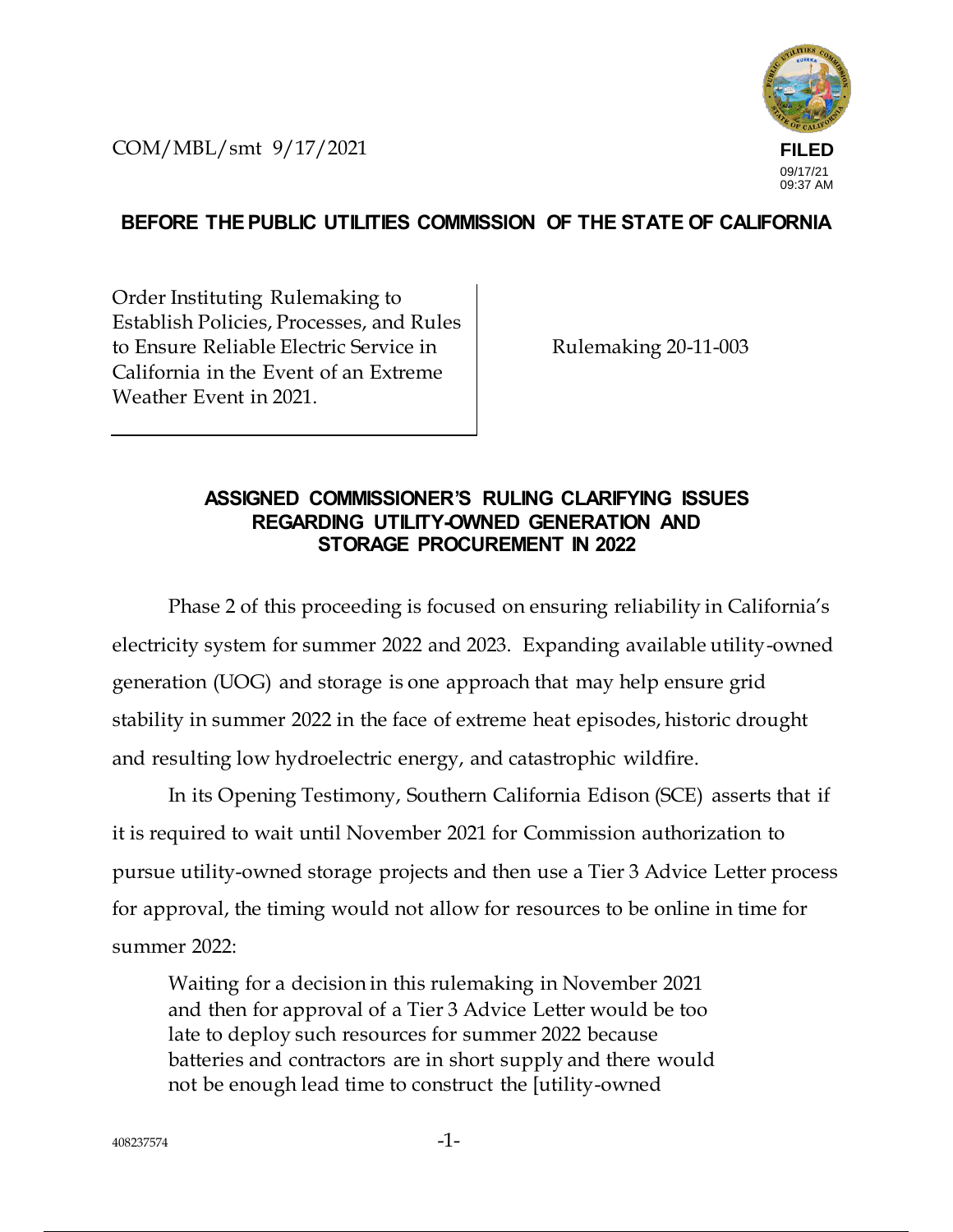storage] resource in a timely fashion. Therefore, SCE recommends that the Commission immediately authorize and provide cost recovery for the [Investor Owned Utilities] IOUs to develop and install utility-owned storage resources and associated upgrades, facilities, or modifications to meet the summer 2022 emergency reliability needs identified in [Governor Newsom's July 30, 2021] Emergency Proclamation through a separate resolution or decision. (SCE Opening Testimony 9/1/21, at 58-59.1)

SCE repeats its request for expedited treatment in its Reply Testimony and

provides further clarification regarding the various elements of its request:

In order to be operational by the summer of 2022, the utility-owned storage may be interconnected to non-CAISOcontrolled facilities at or near strategic utility substations (*e.g*., near load centers or solar generation) and operated in a manner to maximize reliability of the grid by charging during periods of excess generation and discharging during periods of need. (SCE Reply Testimony 9/10/21, at 13.)

Given the tight time constraints to bring resources online by summer of 2022, the IOUs shall not be required to demonstrate that the utility-owned storage resources are price- or cost-competitive with third-party procurement or to provide third parties the opportunity to develop such storage resources. The IOUs will be required to demonstrate that the costs to construct and interconnect the utility-owned storage resources are just and reasonable given emergency system reliability needs, the ability of such resources to meet these emergency needs, and the shortened time frame to develop the project(s). (*Id*. at 14.)

<sup>1</sup> The Opening Testimony of Pacific Gas and Electric Company (PG&E) and San Diego Gas & Electric Company (SDG&E) contain similar references. (*See* PG&E Opening Testimony 9/1/21 at 9-10 – 9-11, SDG&E Opening Testimony 9/1/21 at 4.)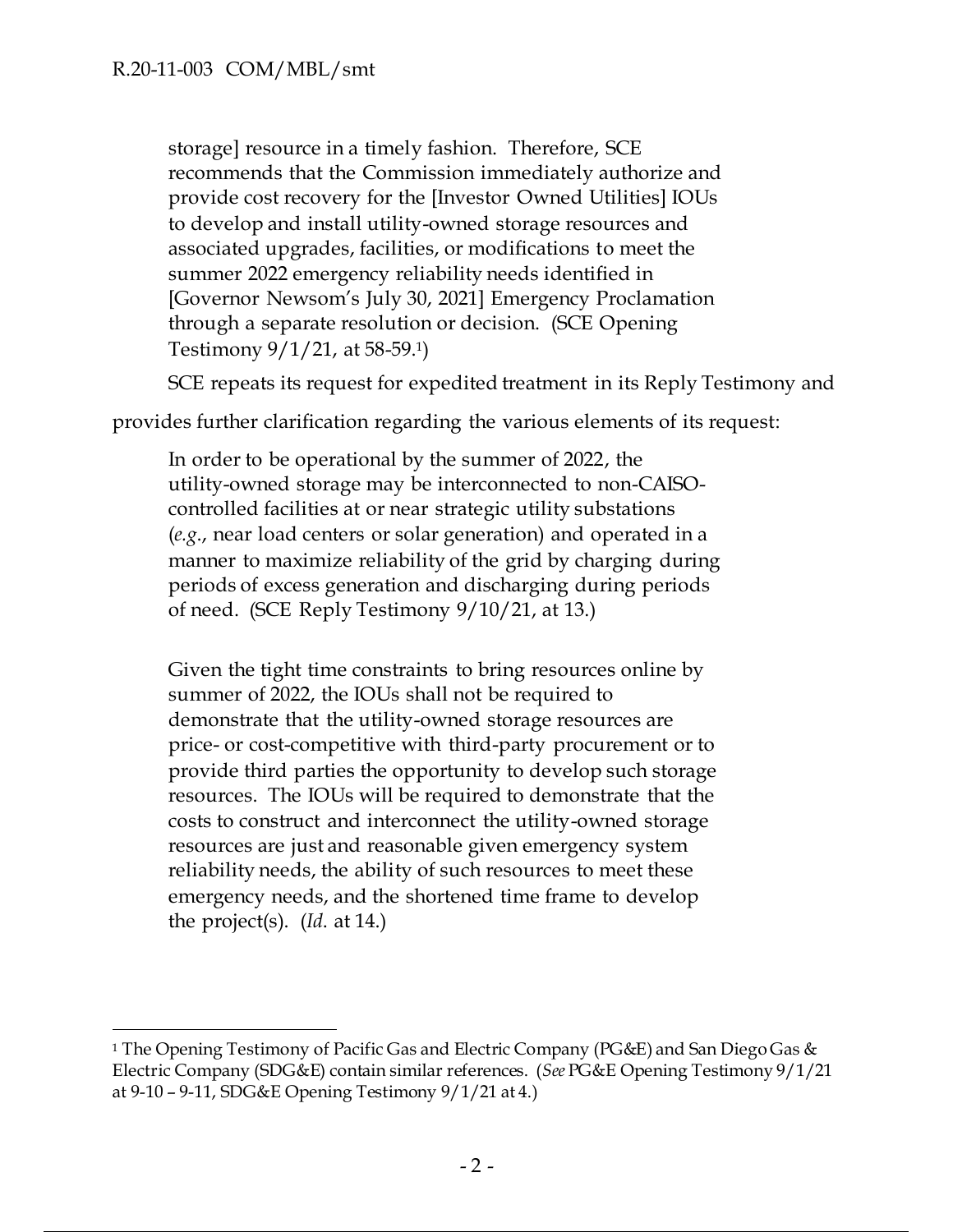## R.20-11-003 COM/MBL/smt

This ruling provides clarification that a separate resolution or decision is not necessary for the IOUs to pursue utility-owned storage projects that can be online by summer 2022. In Phase 1 of this proceeding, the Commission provided that UOG and storage resources for summer 2021 and 2022 may be submitted for Commission approval by a Tier 2 Advice Letter. If timing is an issue in the Tier 2 process, General Order (GO) 96-B does allow for shortening of the time for Advice Letter protests and responses upon a showing of good cause. (GO 96-B, Section 1.3.)

The first decision in Phase 1, Decision (D.) 21-02-028, allowed for utility-owned storage projects to be submitted for approval by a Tier 2 Advice Letter, stating, "Potential resources may include utility-owned generation, with Commission consideration for utility owned generation projects with a [Commercial Online Date] in 2021 through a Tier 2 advice letter." (D.21-02-028, Section 5.1, "Procurement Type" at 11.)

The second decision in Phase 1, D.21-03-056, did not directly address utility-owned storage. However, it ordered the IOUs to continue efforts to meet supply needs for summer 2022, stating: "Continued authorizations for supply side procurement by [PG&E], [SCE], and [SDG&E] shall be instituted…." The decision explained that the IOUs were required to procure specified resource quantities, and extended those requirements – at a minimum - into 2022:

PG&E, SCE, and SDG&E are directed to continue their procurement efforts and endeavor to meet and exceed their respective incremental procurement targets to achieve [an] effective 17.5% [Planning Review Margin] for the months of concern.

- 3 -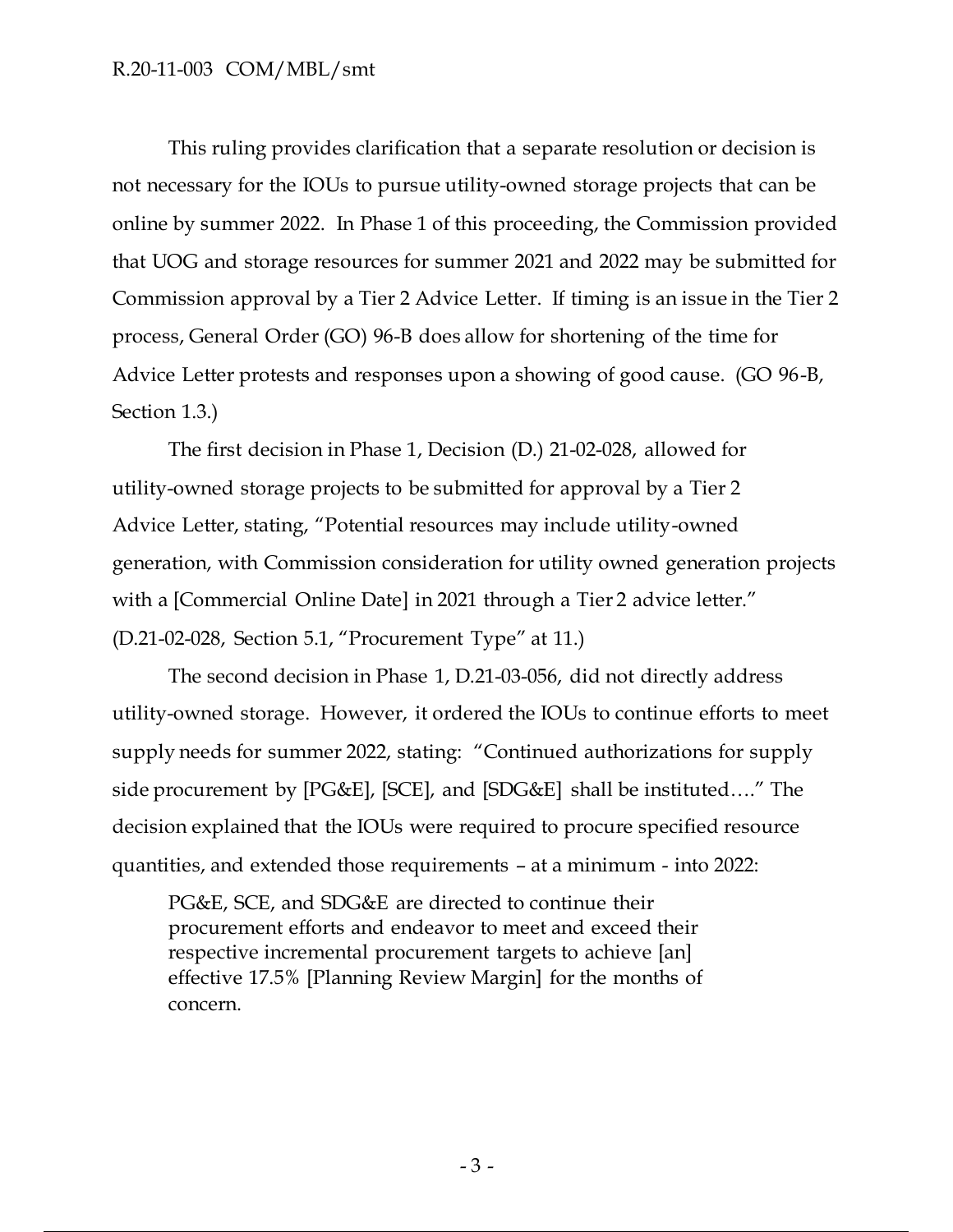Consistent with the guidance provided in D.21-02-[0]28 – and consistent with the resources that have been contracted for by IOUs in response to that decision – procured resources must be available to serve load at peak and net peak, and the IOUs should give preference to storage contracts (from new solicitations, bilateral negotiations, or offering counterparties an opportunity to refresh prior [Integrated Resource Plan] procurement bids), upgrades resulting in increased efficiency of existing generation resources, and contract terms that are shorter in duration. (D.21-03-056, Section 9, "Additional Capacity Procurement" at 46.)

We are now in Phase 2 of the proceeding but have not amended the requirements of the Phase 1 decisions. Thus, the authorization in the Phase 1 decisions for the IOUs to pursue emergency procurement, including utility-owned storage projects, that may come online for summer 2022 continues to apply.

With regard to SCE's observation in Reply Testimony about cost competitiveness and recovery, D.21-02-028 addresses that point as well, stating: "To the extent that comparable data exist, the procurement should be cost competitive with recently procured resources." (D.21-02-028, Section 5.2, "Procurement Process" at 11.). This statement provides sufficient guidance on how cost competitiveness is shown. The decision also allows IOUs to seek cost recovery in rates, stating "The large electric IOUs may seek approval and cost allocation mechanism (CAM)-based cost-recovery for procurement that conforms with the … parameters [in Section 5.1 *et seq*.]." (*Id*. at 11 and ordering paragraph 1.) The Commission continues the CAM eligibility, with refinement, in D.21-03-056. (D.21-03-056, Section 9, "Additional Capacity Procurement" at 47.)

 $-4 -$